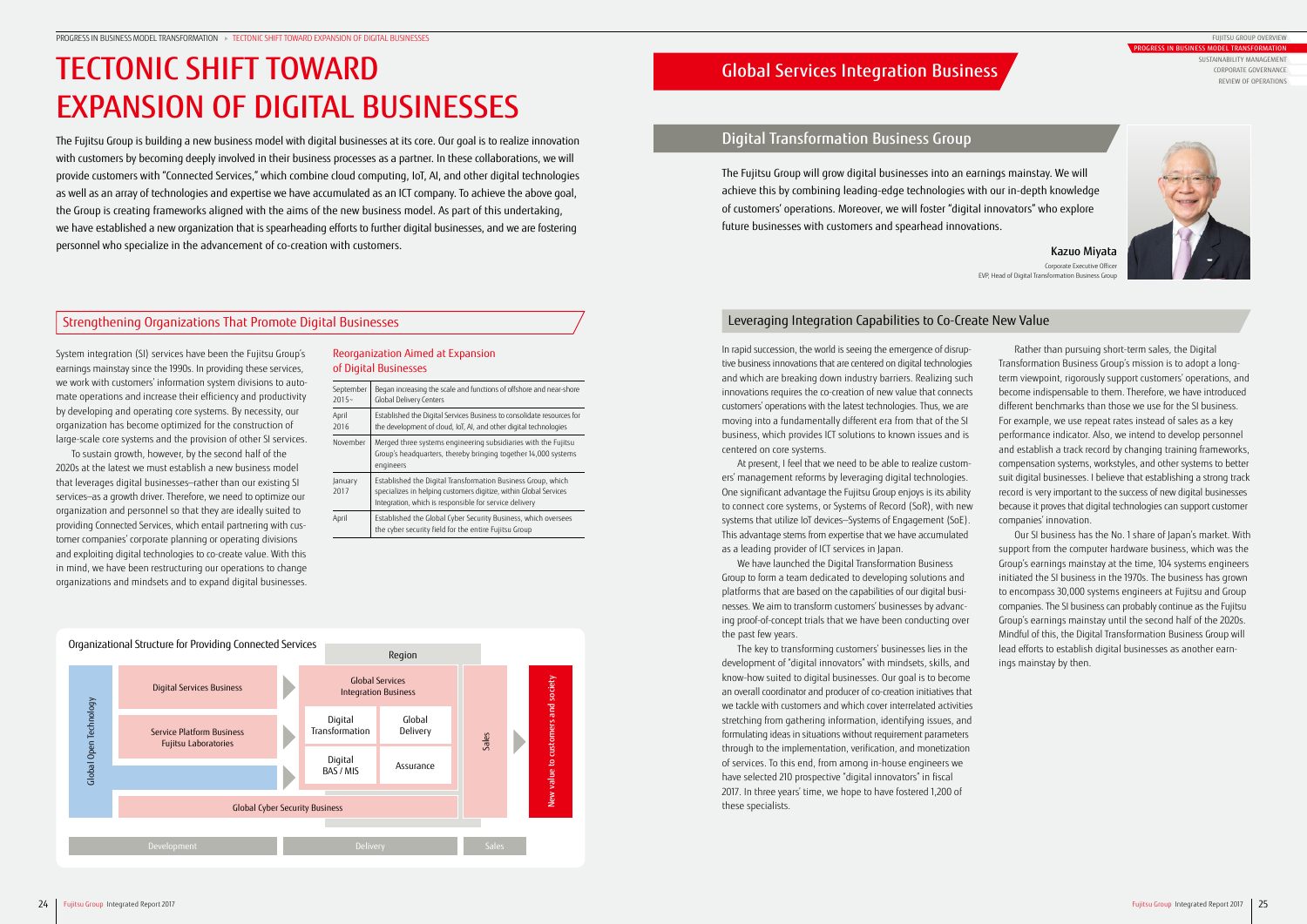Global Delivery Centers (GDCs) will help accelerate the development of the Fujitsu Group's businesses worldwide by providing cost-effective, quality services and by functioning as global solutions hubs linking the Group's overseas bases.



GDCs are IT service delivery bases that operate offshore and which are tasked with providing personnel, tools, and services to customers worldwide. In 2014, we established Global Delivery (now the Global Delivery Group) and consolidated service delivery functions under it. At the same time, we consolidated these functions, which had been dispersed worldwide, in countries and regions where we could secure highly cost-effective, talented personnel. Currently, GDCs in eight countries provide quality services that are cost competitive and standardized. Further, by sharing best practices globally, these bases support the Fujitsu Group's global business expansion.

GDCs have expanded steadily due to increased use of the bases in each region or country, including in Japan. At the time of their establishment, GDCs had 5,000 personnel and currently have more than 10,000. We have been steadily expanding the scale of our GDC operations by establishing new locations and developing existing ones.

Going forward, GDCs will help accelerate the development of businesses worldwide by accumulating more expertise and sharing it among bases and by functioning as global solutions hubs to an even greater extent. Also, we aim to build an IT service delivery model that enables us to compete globally in the digital businesses era. To this end, GDCs will step up their use of IoT, AI, cloud, and other digital IT.

At present, as one strategic goal of GDCs, there is the active engagement of staff from our operations in Japan, which is to be encouraged, but the primary point is to leverage differences in personnel expenses to heighten cost competitiveness. The process of making greater use of offshore GDCs promises to visualize, standardize, and increase the efficiency of work that has become dependent on sites in Japan. Also, using offshore GDCs will introduce to Japan international best practices that they have accumulated. In addition, we will train Japanese personnel who can work globally by having them work with the international personnel based at GDCs.

For GDCs, meanwhile, working with operations in Japan will enhance the performance of GDCs as global solutions hubs that help strengthen business application delivery in each region. This enhancement will result from GDCs' adoption of approaches to project management and systems for quality management and improvement in Japan and from the accumulation of insights into the types of industries and operations prevalent in the country. We plan to increase personnel at GDCs that engage with Japan-based customers to roughly 4,000.

Combining the strengths of operations in Japan with the know-how and international best practices that they have accumulated through global operations, GDCs will be fully equipped for the digital era and poised to evolve into a unique asset and advantage of the Fujitsu Group that international competitors cannot match. Increased utilization of GDCs will not only transform the global IT service delivery model but also the entire Fujitsu Group.

### Transforming the Service Delivery Model through Greater Use of GDCs

## Global Delivery Group

Hidenori Furuta Corporate Executive Officer EVP, Head of Global Delivery Group



President Tatsuya Tanaka and EVP Hidenori Furuta visiting our GDC in Poland

To ensure the speed and flexibility required in the digital age, we are working to spur innovation while minimizing unprofitable projects. In doing so, we will contribute to further improvements in profitability going forward.

While Fujitsu is focusing its efforts on digital businesses, the system integration business continues to represent the core of the Company's profits. It is therefore extremely important for Fujitsu to secure profitability in the system integration business in order to carry out continuous investment, including the development of human resources, aimed at establishing a new business model. To this end, the Company must give the utmost priority to minimizing unprofitable projects. The Solution & Service Business Assurance Unit is a specialized body that makes proposals for reviewing contracts and management methods for projects that are deemed to be high risk with the aim of preventing projects from becoming unprofitable from a Companywide perspective. In this way, the unit helps the Company improve its profitability.

The Solution & Service Business Assurance Unit was established over 10 years ago. The unit was established as a result of a large number of projects becoming unprofitable and putting significant downward pressure on Fujitsu's overall profits. Under the direction of the Company's top management, rules related to the project management process were established and a framework was created to prevent projects from becoming unprofitable. Currently, the Solution & Service Business Assurance Unit examines the approximately 300 system integration projects Fujitsu undertakes each year, evaluating them from a thirdparty perspective to determine whether or not their quality and project management processes conform to the Company's rules. However, as not all projects are subject to examination, the Solution & Service Business Assurance Unit is working to gradually expand the scope of its operations. Also, in November 2016 the Fujitsu Group conducted absorption-type mergers of its three major systems engineering subsidiaries. At the same time of this integration, the Group revamped the structure of its Global Services Integration Business. Accordingly, the Solution & Service Business Assurance Unit is now moving forward with the creation of a new, post-integration structure for examining projects.

When carrying out its examinations, the Solution & Service Business Assurance Unit creates a "score" for the initial risks of each project. The unit then uses this score to promote activities aimed at identifying high-risk projects that have the potential to become unprofitable. Leveraging the know-how it has accumulated since its establishment, the unit is enhancing the precision of its examinations, thereby making it possible to identify highrisk projects from their initial stages. Although the Solution & Service Business Assurance Unit does not have the authority to terminate a project, it shares information on high-risk projects with the Company's management at review meetings for largescale system integration projects, which are held each month. In these ways, the unit helps the Company determine steps for improving profitability from the initial stages of a project.

Up until June 2017, I was involved in system integration projects within the field of finance, and therefore have an understanding of the concerns and issues pertaining to the provision of ICT services. Based on my experience and understanding, I not only intend to examine projects from a third-party perspective, but I would also like to respond to requests for establishing improvement measures aimed at correcting and resolving issues in the event they are identified.

The expansion of digital businesses present new challenges for the unit. Until now, we in the Solution & Service Business Assurance Unit have looked to the waterfall model as the precedent for software development, but it is now time to transform our approach in accordance with the Company's digital businesses. Speed and flexibility are a must for digital businesses, and it is important that the unit does not obstruct these characteristics in any way. In the agile model for software development, which we aim to adopt going forward, it is crucial to break the progress of a project into short, clearly defined increments. Additionally, it is necessary to identify risks related to new technologies and formulate appropriate measures to control them. Through in-house collaboration, starting with the Digital Front BG, the Solution & Service Business Assurance Unit will continue to enhance its ability to support Fujitsu's digital businesses and contribute to improvements in profitability.

## Minimizing the Impact of Unprofitable Projects on Our Business Performance

## Solution & Service Business Assurance Unit

Tomoko Tsukahara SVP, Head of Solution & Service Business Assurance Unit



FUJITSU GROUP OVERVIEW

PROGRESS IN BUSINESS MODEL TRANSFORMATION SUSTAINABILITY MANAGEMENT CORPORATE GOVERNANCE REVIEW OF OPERATIONS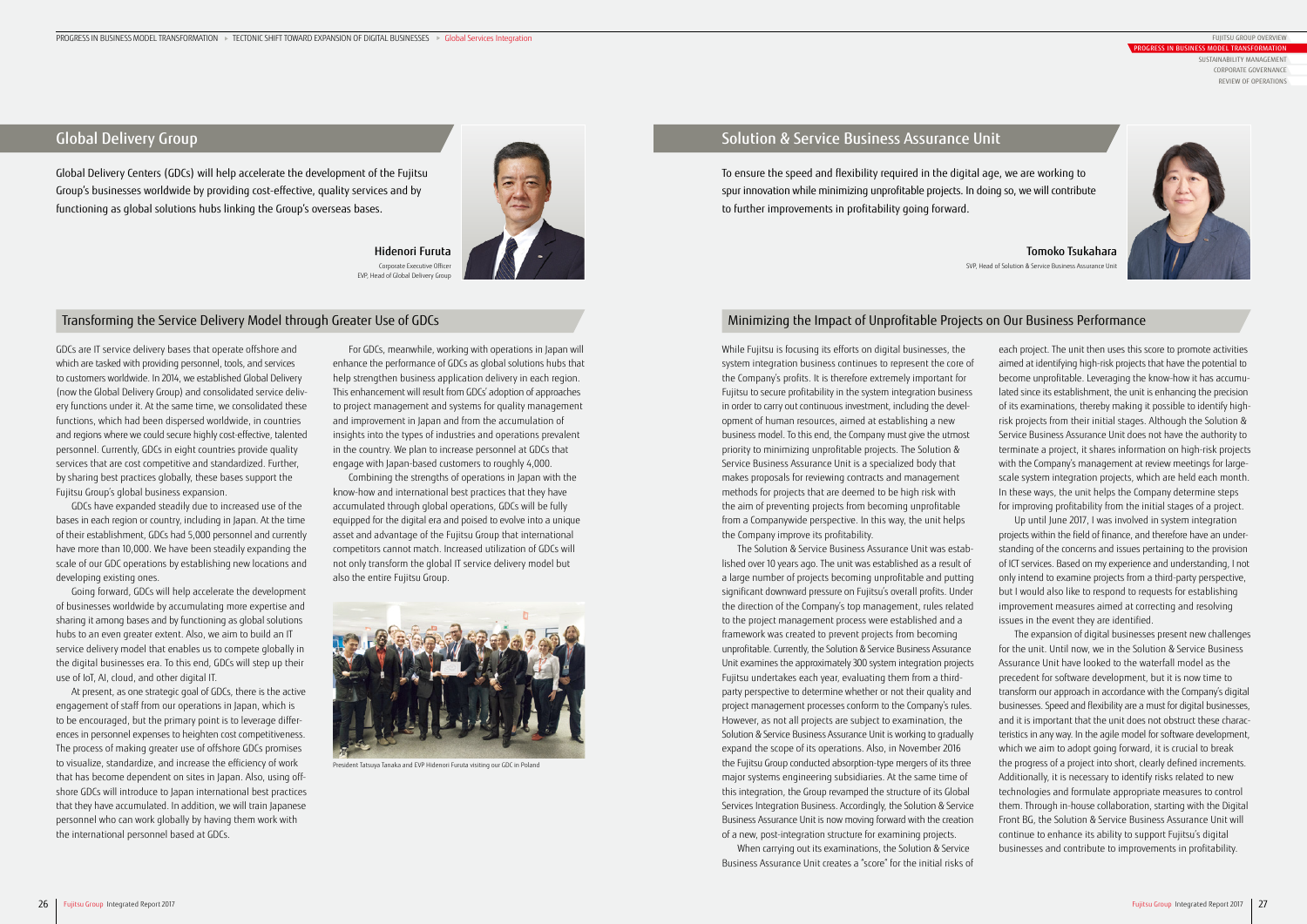## Global Cyber Security Business **Fujitsu Laboratories** Fujitsu Laboratories

Serving as the control tower for Fujitsu's cyber security, we will continue to protect the appropriate flow of data, which supports the core of Fujitsu's Connected Services, and to promote the creation of value within cyberspace.



We promote digital co-creation through cutting-edge technologies, and continue to generate innovation for the happiness of people all over the world.

Cyber attacks are becoming more sophisticated and intense by the day, and the threat of these attacks presents a significant issue not only for Fujitsu but also for our customers and society as a whole. We at Fujitsu recognize that cyber security forms the core of our Connected Services and we have therefore positioned cyber security as a key area within our Management Direction.

In April 2017, we established the Global Cyber Security Business, which serves as a control tower that oversees the Fujitsu Group's overall cyber security business. Under a globally unified business strategy, the division is moving forward with the integration and continuous strengthening of Fujitsu's security services.

We aim to relieve our customers of their security-related concerns, thereby realizing a society in which both Fujitsu and its customers can concentrate on their respective core businesses in other words, innovative activities that lead to the resolution of social issues and that create value—without having to worry about the negative aspects of cyberspace.

To this end, we are stepping up to establish services that allow customers in Japan and overseas to entrust Fujitsu with all securityrelated aspects of their businesses. Specifically, we are providing a lineup of services on a global basis that help ensure system

We at Fujitsu Laboratories are taking on the challenge to develop cutting-edge technologies, and based on our insights of the future and the world, will work to solve issues faced by society.

We have introduced the "Hyperconnected Cloud"—a future digital business platform for digital co-creation—as our technological vision. With this vision in mind, we focus on eight emerging technologies at Fujitsu Laboratories for leading the IT industry, and are pursuing strategic R&D activities.

Among these technologies, we are particularly focusing on "Computing Revolution." There are a large number of issues that cannot be resolved by using current computing technologies, such as complicated decision making performed by humans and finding the optimal data combination from a large amount of data. These issues also include improving radiotherapy for cancer and ensuring the security of international financial transactions.

Fujitsu Laboratories has developed the "Digital Annealer," which uses conventional digital circuits to perform computations by using quantum-inspired technology and can derive a highly accurate optimal solution from an abundance of data combinations at a practical calculation speed. The "Digital Annealer," we believe, can resolve a wide range of real-world issues and improve people's lives around the world.

The next technology we are focusing on is "Explainable AI." Artificial intelligence has been employed in a variety of businesses and is becoming a part of people's daily lives, and the full-scale introduction of AI is likely to occur in the near future.

security throughout the stages of system design, construction, and management.

Fujitsu's strength lies in its ability to leverage the experience it has gained constructing numerous systems throughout its longstanding relationships with its customers, which allows us to propose and realize comprehensive security for customer systems and the users of those systems. To further enhance this strength, the Global Cyber Security Business is establishing and strengthening a structure for collaboration with the Global Services Integration Business, thereby working to enhance the added value of Fujitsu's system proposals from the perspective of security. Additionally, we will leverage the strong employee base of the Fujitsu Group, consisting of 155,000 employees, to globally strengthen and apply R&D technologies within in-house practices. We will also work to cultivate and leverage "Security Meisters," who possess sophisticated securityrelated knowledge. In these ways, we will provide our customers and society at large with an even stronger foundation for security, thereby pursuing efforts to make the Fujitsu Group an indispensable presence in the world.

Naoyoshi Takatsuna SEVP CISO Head of Global Cyber Security Business

### Aiming to Resolve the Security-Related Concerns of Our Customers Transforming the World with Cutting-Edge Digital Technologies



Shigeru Sasaki  $CFC$ Fujitsu Laboratories Ltd.





Fujitsu Laboratories' Eight Emerging Technologies for Leading the World

However, the deep learning method—a machine learning method used in AI-is limited by the fact that it does not enable AI to explain the reasoning behind the decisions it makes.

To address this issue, Fujitsu Laboratories integrated "Deep Tensor," which performs deep learning on graph data, with "Knowledge Graph," which represents big data collected from around the world in a graph expression, and successfully demonstrated explainable AI that can clarify the reasoning behind decisions. By applying this brand-new technology within Human Centric AI Zinrai, Fujitsu Laboratories is contributing to the various businesses of Fujitsu.

In addition, various other innovative technologies of Fujitsu Laboratories, such as "Connected Digital Place," which connects data from a variety of industries, and "Nine-Sensecomputing," which is a computing technology for understanding human feelings, have seen widespread use and are being applied within digital services.

To solve the broad range of social issues in the world, it is necessary for us to achieve digital co-creation on a global scale. In this way, Fujitsu Laboratories is currently promoting open innovation within its 124 projects in Japan and its 34 global projects in 11 countries outside Japan. By creating synergies through the combination of exceptional expertise and ideas from around the world and the technologies and experience we possess, we will drive forward "Human Centric Innovation" for the happiness of people all over the world.

FUJITSU GROUP OVERVIEW

PROGRESS IN BUSINESS MODEL TRANSFORMATION SUSTAINABILITY MANAGEMENT CORPORATE GOVERNANCE REVIEW OF OPERATIONS